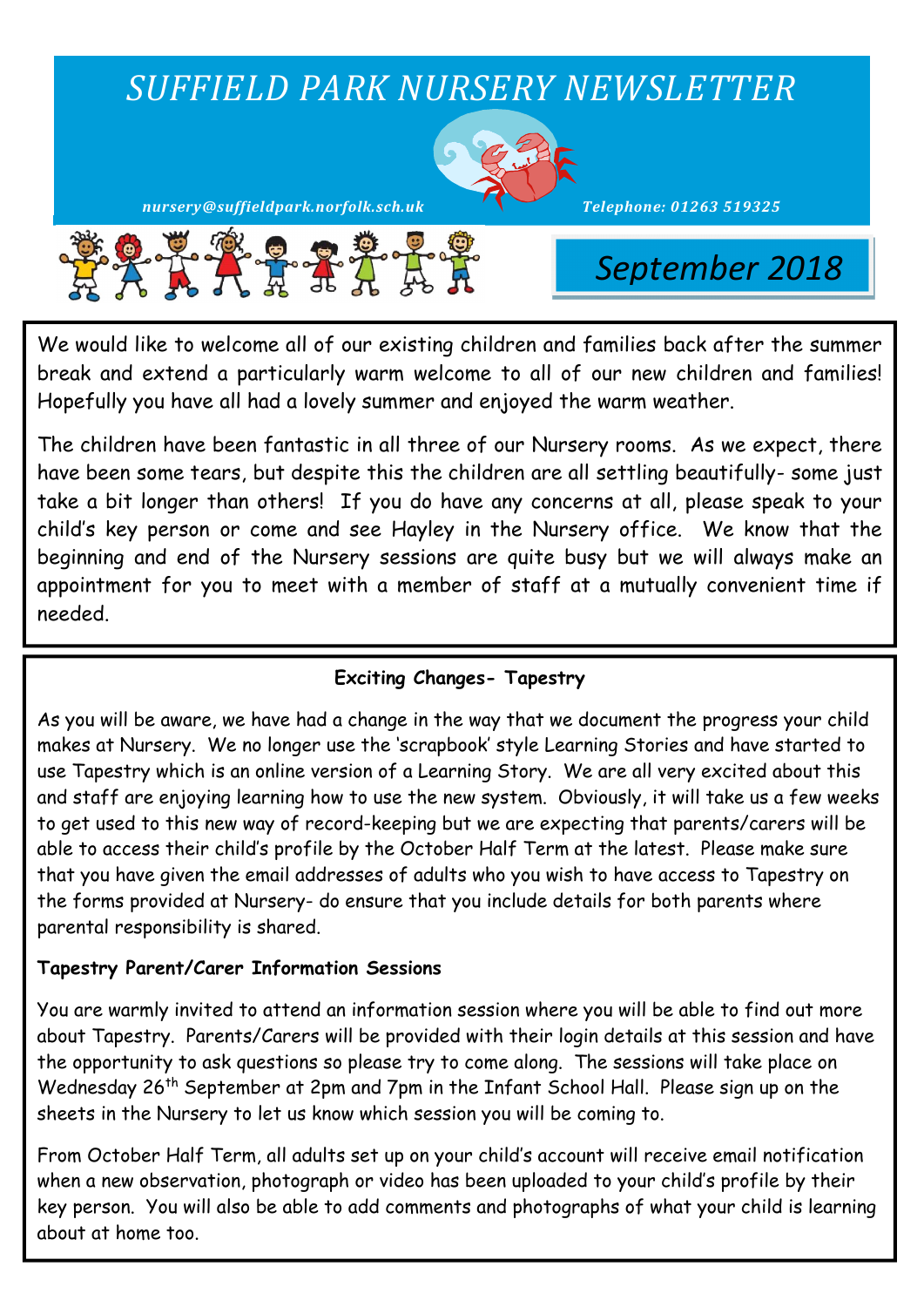#### **Information**

Please keep an eye on the Nursery Notice Board outside the office downstairs for any updates or information. If you have a child in The Coral Reef or The Deep Blue Sea please ensure that you check your child's 'cubby' above their peg regularly for any art work or Nursery communication. The children in The Rock Pool have a clothes peg above their peg where you will find any letters/artwork.

#### **Texting**

We operate a texting service in Nursery; please ensure we have up-todate mobile numbers on our records so you can receive our text messages.

#### **Naming belongings**

Please ensure that you remember to name your child's belongings! We know how frustrating it can be when hats, water bottles and bags get lost but it is far more likely that belongings are returned if they are named.



#### **Late Collection**

We understand that there could be rare occasions when you may be late to collect your child due to circumstances beyond your control. However, it is our expectation that you will contact us to inform us of this or any alternative arrangements made.

Unfortunately, not only does late collection sometimes upset the children and disrupt the smooth running of our busy sessions, it also has a cost implication for the Nursery due to changing staffing levels for the different sessions and it is therefore necessary to charge parents/carers £5 for every fifteen minutes that the child remains in our care outside their session times.





## **Safeguarding and Child Protection**

Keeping children safe is of paramount importance. We adhere to a safeguarding policy for the protection of the children in our care which is available on the website, Nursery notice board or in the office. All staff in the Nursery attend regular training related to Child Protection. Hayley, Cath and Emma have received further training as the Senior Lead Professionals (SLPs) within the Nursery so if you have any concerns about a child please speak to them.

Please be assured that if there is any concern related to your child, this will always be discussed with you unless it is deemed that this would increase the risk of harm to your child.

## **Mobile Phones**

Mobile phones **must not** be used in the Nursery under any circumstances. This is due to our Safeguarding Policy which is available on the Nursery Notice Board, Website or from the Nursery Office.

## **Drinks**

The children have access to drinking water at all times at Nursery and are offered a choice of milk or water at snack time. Additionally the children may bring their own drinks bottle from home. Please could we ask that bottles are named. **We also ask that fizzy drinks and energy drinks are not provided.** Many thanks for your support in this matter.

## **For the safety of your children…**

Please **do not allow** your children to play, wait or block the stairway. Take care on the stairs leading to the Nursery, they get extremely slippery when they are wet.

#### **Clothing**

With the changeable weather we are experiencing please ensure that children are sent to Nursery wearing appropriate clothing. The children have free-flow access to the outdoors during their sessions in The Coral Reef and The Deep Blue Sea, whatever the weather, so we recommend that you send them with layers that can be removed or added as necessary. It is also important to send your child to Nursery with a spare set of clothes. Inevitably, they get messy/wet during their play and even the most reliable children at using the toilet have the occasional toilet accident at Nursery where there are lots of distractions! In our experience, changing into their own clothes that fit them well is far less distressing to the children.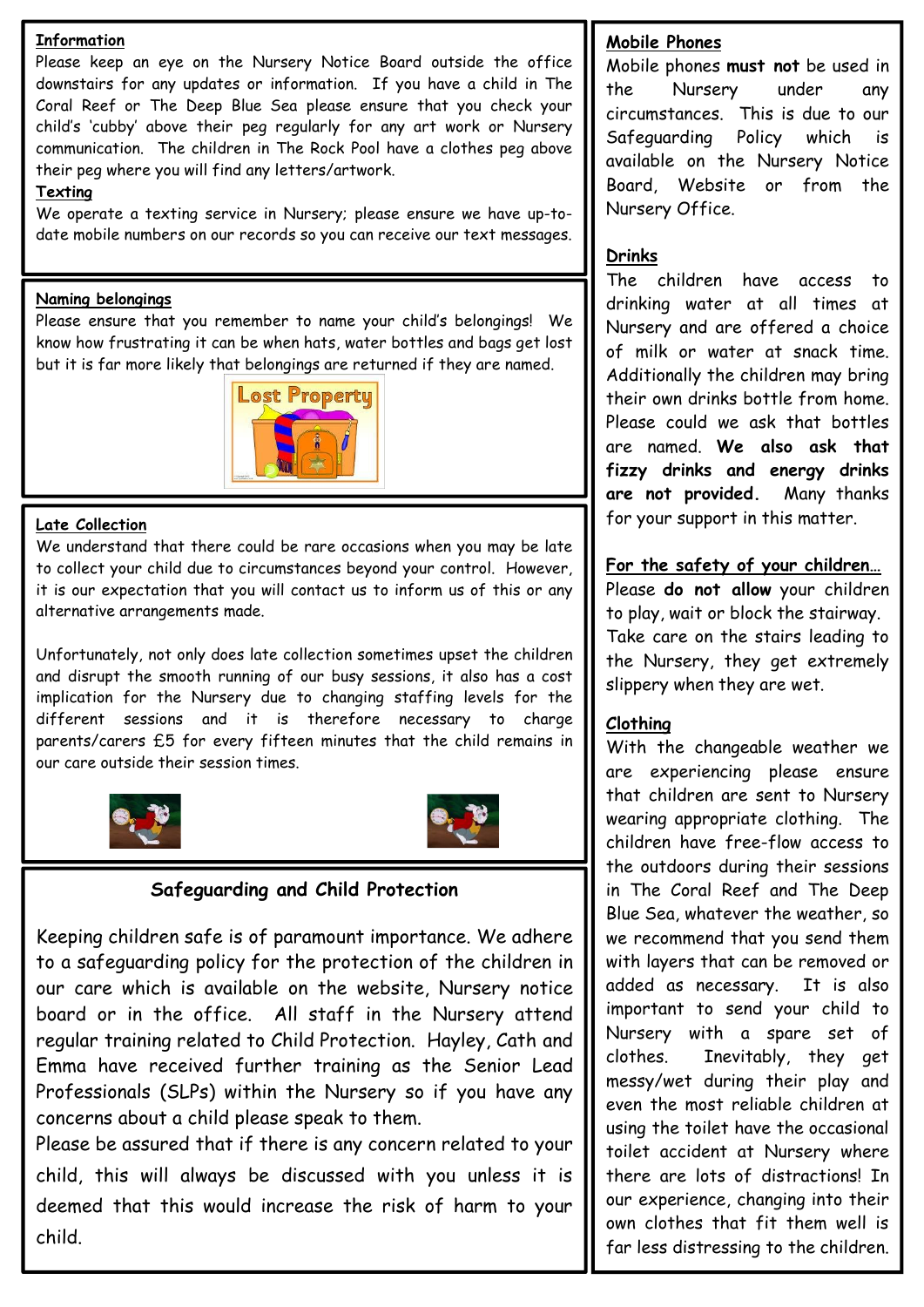# **Staffing Update**

#### **Debbie-**

We are sad to inform you that Debbie who has worked as key person for the Lobster group will be taking a break from working directly with the children for a while. She will still be helping out in the office and will, no doubt, be unable to resist the temptation to pop in for a play from time to time!

## **Dannielle-**

Poor Dannielle has had an accident at home and has badly burned her arm. Therefore, she is unable to work for the next few weeks; I know that she is upset not to be at Nursery to help the children to settle in. I'm sure that you join us in wishing her a speedy recovery.

## **Who's Who**

**We know that we are big, busy nursery and it can be a bit tricky to get to know names of all the staff, hopefully this helps (we will also be putting up a display with photographs downstairs)!**

| Head Teacher-                                     | Nichola Stewart       |  |
|---------------------------------------------------|-----------------------|--|
| Nursery Manager/SENDCo/SLP-                       | <b>Hayley Powell</b>  |  |
| Finance Officer-                                  | Kerry Lewis           |  |
| <b>Rock Pool</b>                                  |                       |  |
| Room Leader/SLP and Guppies Key Person-Cath Ellis |                       |  |
| Penguin Key Person-                               | Annie Hurn            |  |
| Coral Reef                                        |                       |  |
| Room Leader and Octopus Key Person-               | Kerry Whincop         |  |
| Dolphin Key Person-                               | Carla Larner          |  |
| Pufferfish Key Person-                            | <b>Rhianne Craske</b> |  |
| Starfish Key Person-                              | Kerri Purcell         |  |
| Deep Blue Sea                                     |                       |  |
| Room Leader/SENDCo/SLP-                           | Emma Waddingham       |  |
| Jellyfish Key Person-                             | Laura Girling         |  |
| Whale Key Person-                                 | Renata Hozzova        |  |
| Crab Key Person-                                  | Dannielle Margitson   |  |
| Turtle Key Person-                                | Lynsey Steers         |  |
| Nursery Assistant-                                | Claire White          |  |
| Nursery Assistant-                                | Sarah Knott           |  |